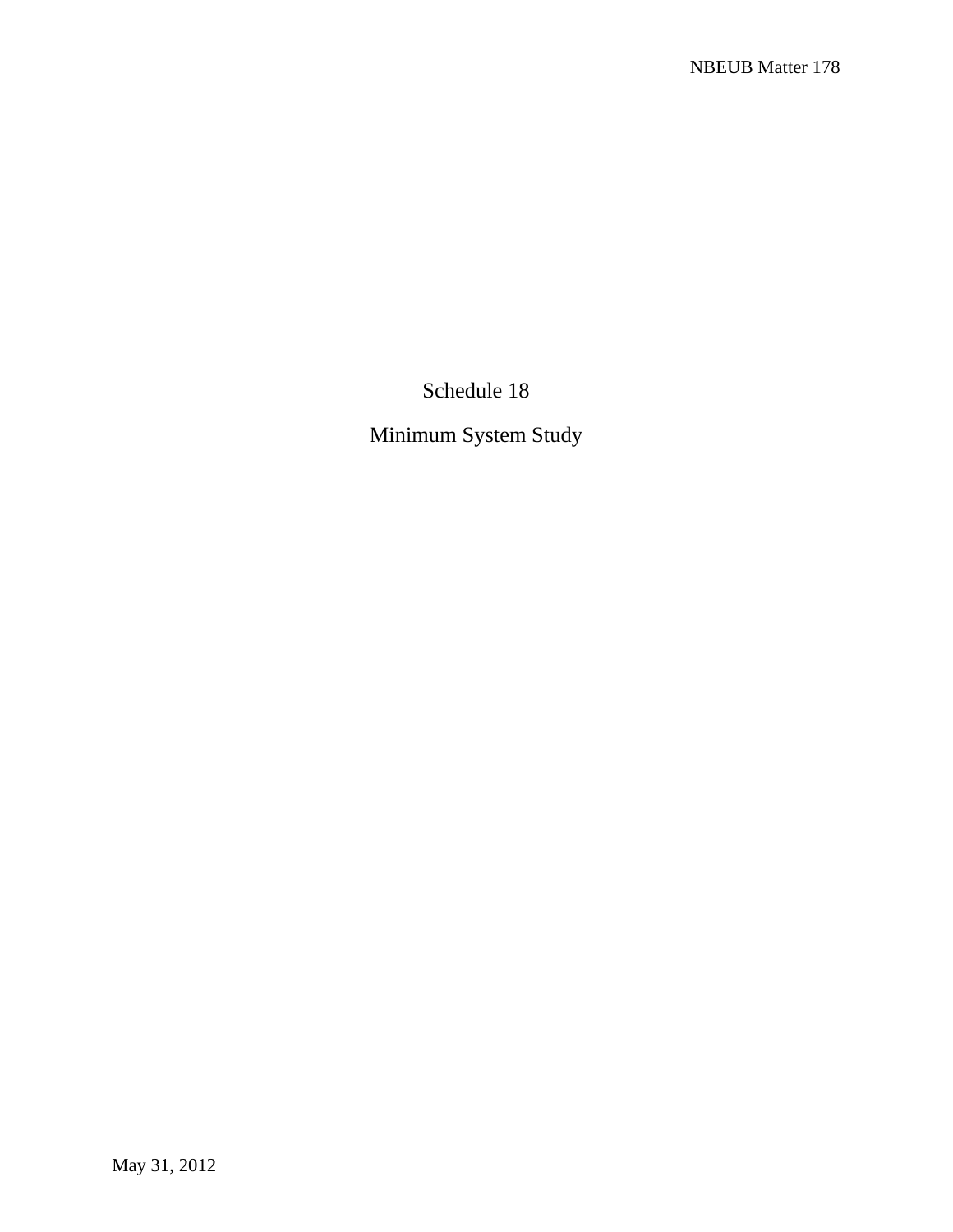# Classification of Enbridge Gas New Brunswick Mains by Customer and Demand prepared by Black and Veatch

# **Study Methodology**

There are two widely accepted methods for the classification of mains between customer related costs and demand related costs. The two methods are the Minimum System Method and the Zero Intercept Method. This report describes the theoretical underpinnings of each method as it relates to Enbridge Gas New Brunswick ("EGNB"). Both of these methods require data to support the analysis from the books and records of the utility.

The analysis begins with the cost of pipe by size and type. In this case, there are two pipe typessteel and plastic. For each type of pipe, there are multiple sizes typically measured in nominal inches that indicate the approximate inside diameter. Thus a 2 inch pipe will have an inside diameter of slightly more than 2 inches. The cost of the pipe is based on the booked cost for the pipe, installation and capital loaders. The unit cost for pipe in any year is determined by dividing the booked costs by the amount of pipe installed in a standard unit of measurement, in this case meters of pipe. Thus for each size and type of pipe the data consists of the average cost of pipe in each year. To perform an analysis of the minimum system or the zero intercept requires a single cost for each size and type of pipe.

It is important to understand that a variety of factors cause the annual unit cost of pipe by size and type to vary significantly. Factors that affect the average cost include the amount of pipe installed, where the pipe is installed such as urban, suburban and rural areas, conditions incident to the installation such as soil conditions and other factors. Thus, a simple average of the yearly costs is not adequate for a determination of the cost for each size of pipe as it will not reflect a consistent set of data. Therefore, it is common to convert the annual dollars of cost to a single year using an index. By applying the index, differences in materials costs, installation and so forth are normalized to a base year. The cost per year are added together in constant dollars and divided by the total length of pipe by size and type to produce an inflation adjusted price per meter for each size and type of pipe. This value is then used in both the minimum system and zero intercept analysis.

For this study, we have chosen to use the Handy Whitman Index of Public Utility Construction Costs. It is widely accepted as a reliable method for adjusting historic costs to a comparable basis relating to construction cost analysis. Regulators in the US use the Handy Whitman Index in zero intercept and minimum system studies when the methodology for minimum system uses historic rather than current data. This Index presents the level of costs (stated as cost index numbers) for different types of utility construction for each year since 1912. In this case we have an index value for both steel and plastic mains. The index is also provided by region of the United States. For EGNB, we have used the index North Central United States based on our judgment that this region is more likely to be representative of the cost conditions for EGNB. We made this choice as an alternative to the Northeast Region because we were concerned that the heavily urban Northeast might not fairly represent the costs of the EGNB service territory. That judgment included our understanding of the added cost associated urban main construction and the added complications associated with working in a more heavily developed area.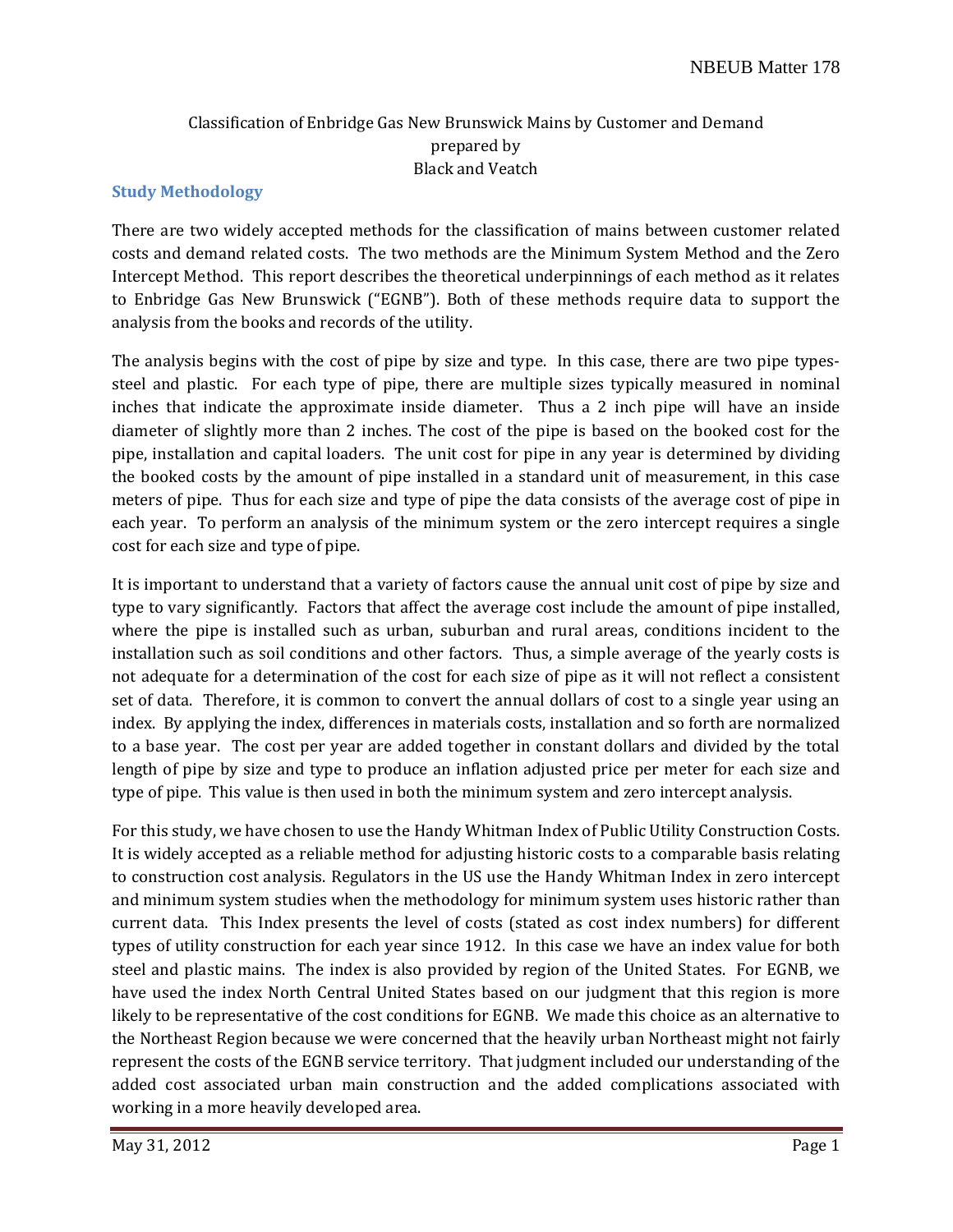# **Study Data**

The study was conducted using mains data for EGNB from the start of utility operations, which was in 2001. The data requested to perform the study was for total investment in mains by material type by size and by year installed. (E.g. steel, plastic, 2 inch, 4 inch) The investment included the original cost of pipe and capitalized trenching and other construction/installation costs.

This data was provided by EGNB and shown in Appendix A. The data provided by EGNB was then adjusted and summarized to perform both the minimum system and zero intercept studies.

The length in meters were summed and arranged by size and by type (e.g. steel, plastic,  $1\frac{1}{4}$  inch, 2 inch, 4 inch). The original cost of the pipe was arranged by the same sizes and the same types as the pipe lengths and also escalated into 2010 real dollars by using the Handy-Whitman index as described above.

The cost of pipe in real 2010 dollars was then divided by length in meters to calculate a per meter cost of each type and size of main. This resulting data is presented in Appendix A.

This summarized and adjusted data was then used to perform three studies, one zero intercept study and two versions of a minimum system study.

### **Zero Intercept Study:**

The zero intercept study performed regression on the cost per meter by pipe size, against pipe size. The regressions were done in various forms using linear and non-linear forms of pipe size and pipe type. A "what if' test was also performed, combining both steel and plastic pipe types. However, in all cases the regression failed to produce valid results. This invalid result was not calculated. Essentially, the regressions had too few degrees of freedom and the intercept term (the term of interest) had a t-statitistic that did not permit us to reject the hypothesis that the intercept was statistically different than zero. The following table provides the intercept term and the associated t-statistic that shows the intercept and the t-statistic that is well below the value needed to reject the hypothesis that the coefficient is different from zero.

| Zero Intercept Summary Table |                            |  |  |  |  |  |  |
|------------------------------|----------------------------|--|--|--|--|--|--|
|                              |                            |  |  |  |  |  |  |
|                              |                            |  |  |  |  |  |  |
| 23.30                        | 1.130                      |  |  |  |  |  |  |
| 21.89                        | 0.160                      |  |  |  |  |  |  |
| $-21.56$                     | $-0.283$                   |  |  |  |  |  |  |
|                              | Intercept Term t-statistic |  |  |  |  |  |  |

# **Minimum System Studies:**

Black and Veatch recognizes that the Board ordered EGNB to undertaken the minimum system study using 1.25 inch pipe as the minimum system and has completed the study as directed. However, after reviewing the data on both the length and the investment dollars of the EGNB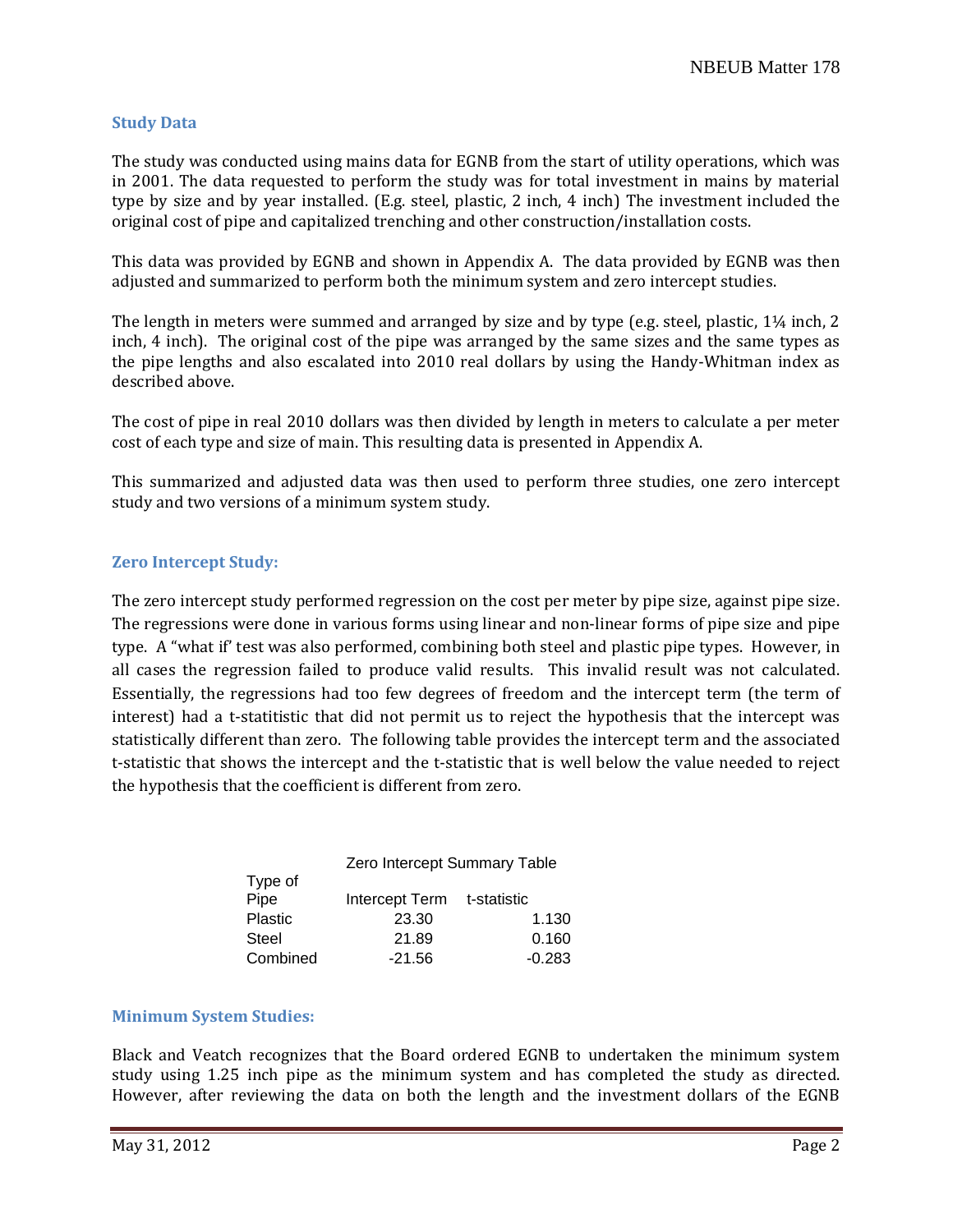s ystem it was noted that there has been a decline in the relative portion of 1.25 inch pipe over time a nd the minimum system study using 2 inch pipe was also completed.

### **Minimum System Study using (1.25 Inch) Pipe Size as Minimum:**

The minimum system study based on a minimum pipe size of 1.25 inches was performed by taking the resulting cost per meter of the plastic 1.25 inch pipe equaling \$74.8 dollars and effectively multiplying that by the sum of all meters installed for steel and plastic pipe. This equals 58.2 million dollars. The steel pipe is considered the backbone of EGNB's distribution system and therefore is classified directly to demand. The total cost of steel pipe minus the calculated minimum cost of steel pipe equals 48.2 million dollars and is classified directly to demand. The total cost of the plastic pipe plus the calculated minimum cost of steel pipe equals 83 million dollars. The minimum system percentage is calculated by taking the 58.2 million dollars calculated as the minimum system costs over the total cost of pipe, minus the cost of steel pipe directly assigned to demand. This equals 70 percent as presented in Table 1 below.

The resulting customer component is calculated by taking the 58.2 million dollars, which is the 2010 real cost of the install minimum system over the total 2010 real cost of install pipe. The resulting percentages are 56 percent demand and 44 percent customer.

### Table 1 – Minimum System Study (1.25 inch)

#### Minimum System Study Enbridge Gas New Brunswick

|           |           |    |                | <b>Total Length</b> |              |
|-----------|-----------|----|----------------|---------------------|--------------|
| Pipe Type | Pipe Size |    | Real 2010 (\$) | in Meter            | \$/Meter     |
| <b>PE</b> | 1.25      | \$ | 12.278.334     | 164,163             | \$<br>74.79  |
| РE        | 2.0       | S  | 28.850.509     | 287,625             | \$<br>100.31 |
| PE        | 4.0       | \$ | 20.778.244     | 145.038             | \$<br>143.26 |
| PE        | 6.0       | \$ | 10,904,145     | 44.268              | \$<br>246.32 |
|           | Total     | \$ | 72.811.233     | 641,095             |              |

|           |           |    |                | Total Length |    |          |
|-----------|-----------|----|----------------|--------------|----|----------|
| Pipe Type | Pipe Size |    | Real 2010 (\$) | in Meter     |    | \$/Meter |
| ST        | 2.00      | S  | 2.038.196      | 14.303       | S  | 142.50   |
| SТ        | 4.0       | S  | 6.796.595      | 28.192       | \$ | 241.08   |
| SТ        | 6.0       | S  | 31.728.159     | 58.226       | \$ | 544.91   |
| ST        | 8.0       | S  | 17,850,649     | 36.040       | \$ | 495.30   |
|           | Total     | \$ | 58.413.599     | 136,761      |    |          |

| Minimum System Calculation           |              |
|--------------------------------------|--------------|
| Total Number of Meters for System    | 777.856      |
| <b>Total Minmum System Costs</b>     | \$58.178.513 |
| Total System Mains Costs based on PE | \$83,040,069 |
| Minimum System Percentage            | 70%          |

Steel pipe is considered distribution back-bone and classified directly to demand

Mains Costs Classification

|                               | Demand       | Energy | Customer | Total                     |
|-------------------------------|--------------|--------|----------|---------------------------|
| Direct to Demand              | \$48,184,763 |        |          | \$48,184,763              |
| Subject to Minsys             | \$24,861,555 |        |          | \$58,178,513 \$83,040,069 |
| <b>Total Mains Allocation</b> | \$73,046,318 |        |          |                           |
| <b>Total Main Percentage</b>  | 56%          |        | 44%      |                           |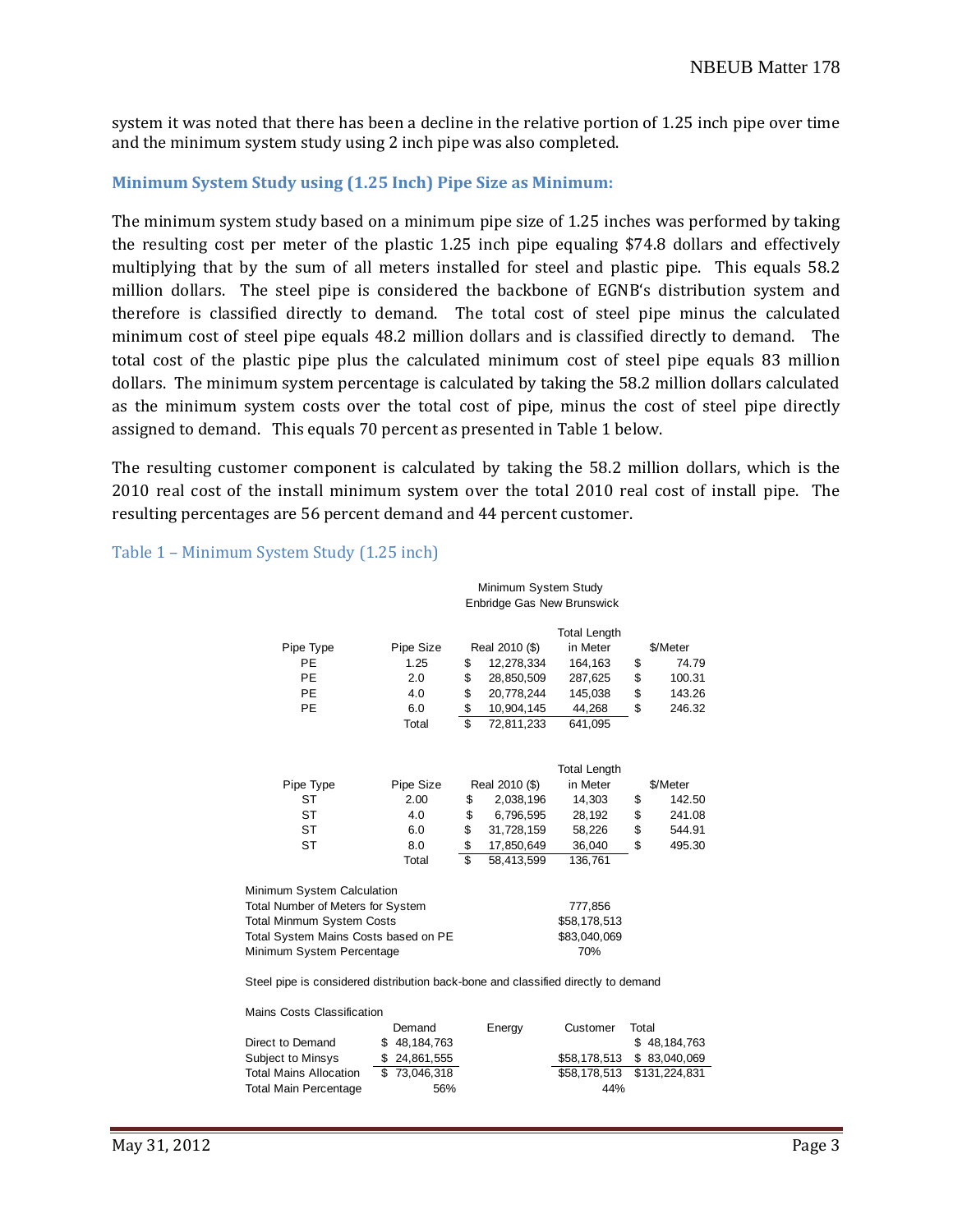### **Minimum System Study using (2 Inch) Pipe Size as Minimum:**

The minimum system study based on a minimum pipe size of 2 inches was performed by taking the resulting cost per meter of the plastic 2 inch pipe equaling \$100.3 dollars and effectively multiplying that by the sum of all meters installed for steel and plastic pipe. This equals 78 million dollars. The steel pipe is considered the backbone of EGNB's distribution system and therefore is classified directly to demand. The total cost of steel pipe minus the calculated minimum cost of steel pipe equals 44.7 million dollars and is classified directly to demand. The total cost of the plastic pipe plus the calculated minimum cost of steel pipe equals 86.5 million dollars. The minimum system percentage is calculated by taking the 78 million dollars calculated as the minimum system costs over the total cost of pipe, minus the cost of steel pipe directly assigned to demand. This equals 90 percent as presented in Table 2.

The resulting customer component is calculated by taking the 78 million dollars, which is the 2010 real cost of the install minimum system over the total 2010 real cost of install pipe. The resulting percentages are 41 percent demand and 59 percent customer.

Table 1 – Minimum System Study (2 inch)

Mains Costs Classification

Minimum System Study Enbridge Gas New Brunswick

|                                      |           |                  | Total Length in |              |
|--------------------------------------|-----------|------------------|-----------------|--------------|
| Pipe Type                            | Pipe Size | Real 2010 (\$)   | Meter           | \$/Meter     |
| <b>PE</b>                            | 1.25      | \$<br>12,278,334 | 164,163         | \$<br>74.79  |
| <b>PE</b>                            | 2.0       | \$<br>28,850,509 | 287,625         | \$<br>100.31 |
| <b>PE</b>                            | 4.0       | \$<br>20,778,244 | 145,038         | \$<br>143.26 |
| <b>PE</b>                            | 6.0       | \$<br>10,904,145 | 44,268          | \$<br>246.32 |
|                                      | Total     | \$<br>72,811,233 | 641,095         |              |
|                                      |           |                  | Total Length in |              |
| Pipe Type                            | Pipe Size | Real 2010 (\$)   | Meter           | \$/Meter     |
| ST                                   | 2.00      | \$<br>2,038,196  | 14,303          | \$<br>142.50 |
| <b>ST</b>                            | 4.0       | \$<br>6,796,595  | 28,192          | \$<br>241.08 |
| ST                                   | 6.0       | \$<br>31,728,159 | 58,226          | \$<br>544.91 |
| <b>ST</b>                            | 8.0       | \$<br>17,850,649 | 36,040          | \$<br>495.30 |
|                                      | Total     | \$<br>58,413,599 | 136,761         |              |
| Minimum System Calculation           |           |                  |                 |              |
| Total Number of Meters for System    |           |                  | 777,856         |              |
| Total Minmum System Costs            |           |                  | \$78,023,573    |              |
| Total System Mains Costs based on PE |           |                  | \$86,529,190    |              |
| Minimum System Percentage            |           |                  | 90%             |              |
|                                      |           |                  |                 |              |

Steel pipe is considered distribution back-bone and classified directly to demand

| Mallis Costs Classilication   |  |              |        |          |                            |  |  |  |  |  |
|-------------------------------|--|--------------|--------|----------|----------------------------|--|--|--|--|--|
|                               |  | Demand       | Energy | Customer | Total                      |  |  |  |  |  |
| Direct to Demand              |  | \$44,695,642 |        |          | \$44.695.642               |  |  |  |  |  |
| Subject to Minsys             |  | 8.505.617    |        |          | \$78.023.573 \$86.529.190  |  |  |  |  |  |
| <b>Total Mains Allocation</b> |  | \$53,201,258 |        |          | \$78.023.573 \$131.224.831 |  |  |  |  |  |
| <b>Total Main Percentage</b>  |  | 41%          |        | 59%      |                            |  |  |  |  |  |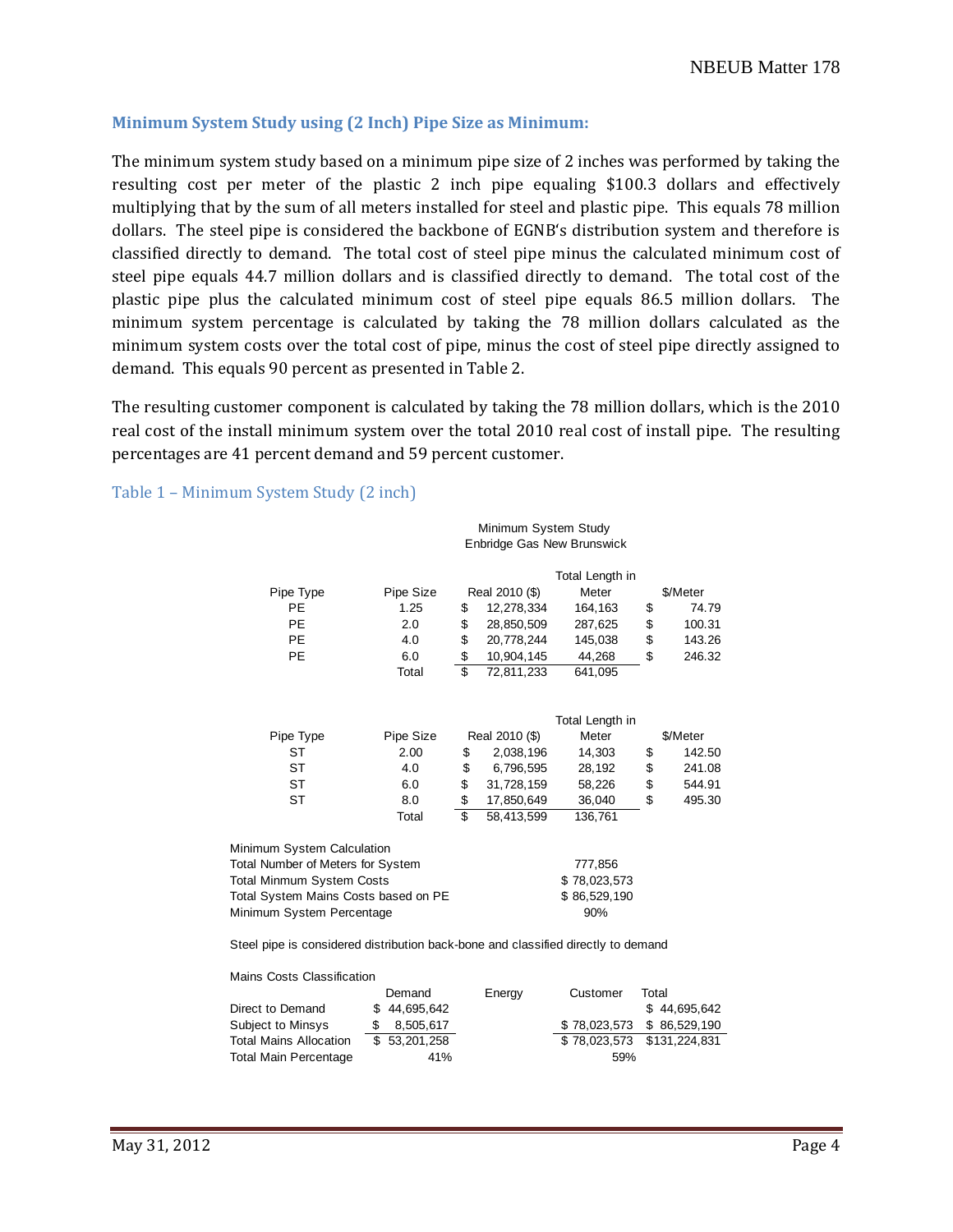# **Results Allocation of Mains**

The minimum system study is the basis for the allocation of mains investment. The mains investment is functionalized to distribution, classified based on the minimum system study to demand and customer. The demand component of mains investment is allocated based on each class' allocation of design day. The customer component of mains investment is allocated based on each class' number of customers.

In the EGNB cost of service study presented to the Board, Black and Veatch proposed the use of 2" pipe as the Minimum system. Based on the data for annual footage, it is more reasonable to conclude that 2 inch pipe is the minimum system. In the case of a minimum system using 2 inch pipe there is no allocation for the demand component of mains investment to the residential rate class. This is due to the fact that a 2 inch pipe system can serve the demands of the residential class on a design day. This conclusion permits the cost study to more accurately and consistently allocate costs based on the way costs are incurred. If the minimum system using a 1.25 inch pipe is used, there must be an allocation of demand component of mains investment to the residential class along with the customer component, since a 1.25 inch pipe system cannot serve the demands of the residential class on a design day. This process makes the allocation of mains both more complex and less reliable that the use of the actual pipe size that represents the minimum system.

The resulting allocation of the mains investment using the 1.25 inch minimum and the 2 inch minimum is presented on the Table 3.

| <b>Minsys</b><br>Type | <b>Allocator Name</b>   |    | <b>TOTAL</b> |    |                          | <b>Small General Mid General</b> | Large<br>General | Contract<br>General | Industrial<br>Contract<br>General | <b>OPS</b>    |    | <b>CLVOP</b> |
|-----------------------|-------------------------|----|--------------|----|--------------------------|----------------------------------|------------------|---------------------|-----------------------------------|---------------|----|--------------|
| 2" Min                | Mains Demand            |    | 37,071       |    | $\Omega$                 | 7,675                            | 8,615            | 7,589               | 13,193                            | 0.00          |    | 0.00         |
| 2" Min                | <b>MainsCustomer</b>    |    | 11,277       |    | 9,211                    | 1,518                            | 432              | 94                  | 8                                 | 14.00         |    | 0.00         |
|                       |                         |    |              |    |                          |                                  |                  |                     |                                   |               |    |              |
| 1.25" Min             | MainsDemand             |    | 44,010       |    | 6,938                    | 7,675                            | 8,615            | 7,589               | 13,193                            | 0.00          |    | 0.00         |
| 1.25" Min             | <b>MainsCustomer</b>    |    | 11.277       |    | 9,211                    | 1,518                            | 432              | 94                  | 81                                | 14.00         |    | 0.00         |
|                       |                         |    |              |    |                          |                                  |                  |                     |                                   |               |    |              |
| 2" Min                | Mains Demand            | \$ | 53,201,258   | \$ | $\overline{\phantom{a}}$ | \$11,014,400                     | \$12,363,497     | \$10,890,564        | \$18,932,798                      | \$<br>٠       | \$ |              |
| 2" Min                | <b>Mains Customer</b>   | S. | 78,023,573   | \$ | 63,729,283               | \$10,502,774                     | \$2,988,932      | \$<br>650.369       | \$<br>55,351                      | \$<br>96,864  | \$ |              |
| 2" Min                | <b>Mains Allocation</b> | \$ | 131,224,831  | \$ | 107,183,819              | \$17,664,210                     | \$5,026,969      | \$1,093,831         | 93.092<br>-S                      | \$<br>162,911 | \$ |              |
|                       | % Allocation            |    |              |    | 81.7%                    | 13.5%                            | 3.8%             | 0.8%                | 0.1%                              | 0.1%          |    | 0.0%         |
|                       |                         |    |              |    |                          |                                  |                  |                     |                                   |               |    |              |
| 1.25" Min             | Mains Demand            | \$ | 73,046,318   | \$ | 11,515,773               | \$12,738,834                     | \$14,299,148     | \$12,595,611        | \$21,896,952                      | \$<br>٠       | \$ |              |
| 1.25" Min             | <b>Mains Customer</b>   |    | 58,178,513   | S  | 47,519,933               | \$7,831,425                      | \$2,228,706      | \$<br>484,950       | 41,272                            | 72,227        | S  |              |
| 1.25" Min             | <b>Mains Allocation</b> | \$ | 131,224,831  | \$ | 107,183,819              | \$17,664,210                     | \$5,026,969      | \$1,093,831         | 93,092<br>\$                      | \$<br>162,911 | \$ |              |
|                       | % Allocation            |    |              |    | 81.7%                    | 13.5%                            | 3.8%             | 0.8%                | 0.1%                              | 0.1%          |    | 0.0%         |

### Table 3 – Allocation of the mains investment (1.25 inch and 2 inch minimum)

# Conclusions:

Based on this study, we conclude the following:

1. The data to support a zero intercept analysis does not render a useable result and therefore is not an appropriate basis for classification of a customer component of mains.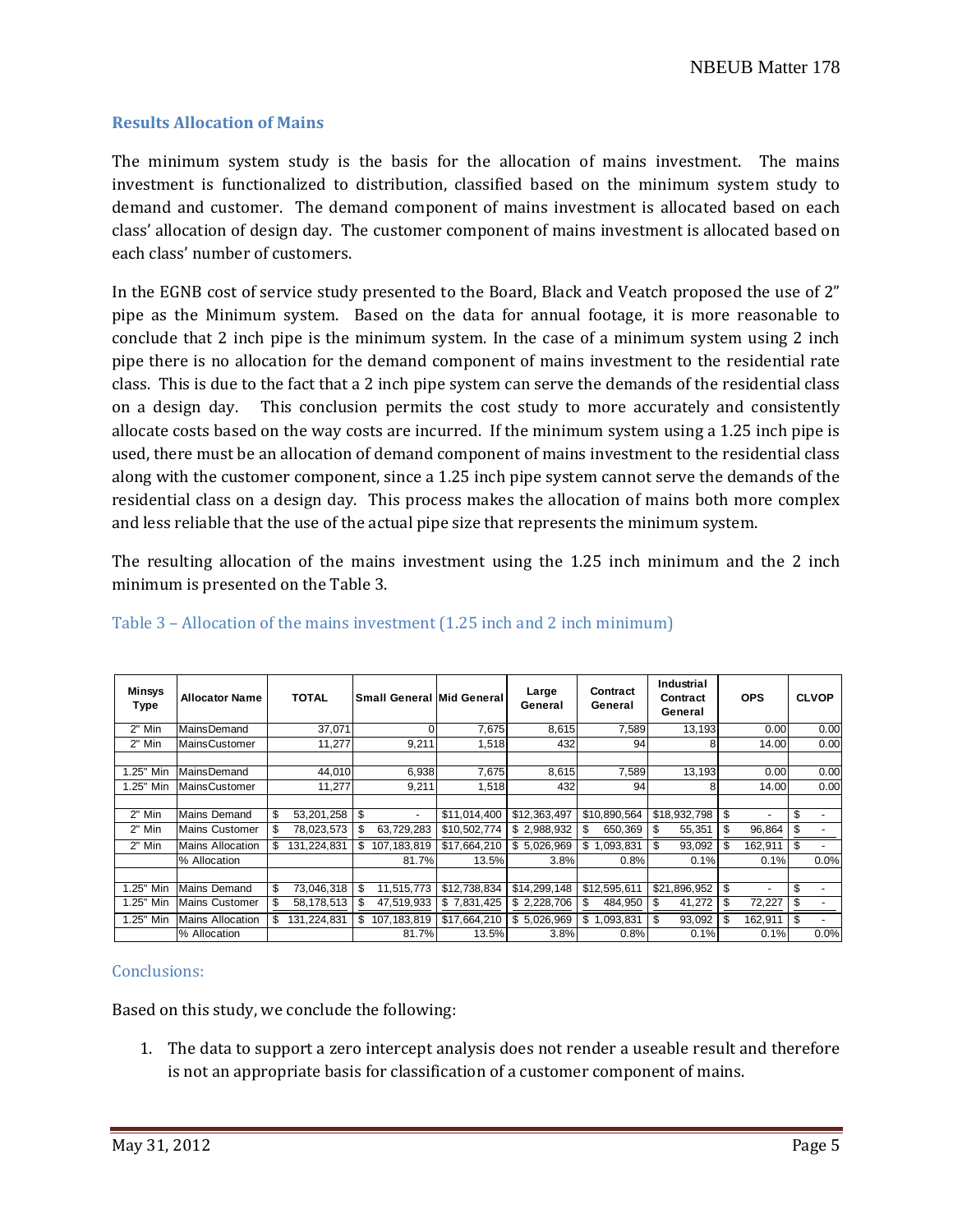- 2. The minimum system analysis produces statistically acceptable results for the Board ordered 1.25 inch pipe size, however there must be an allocation of demand component of mains investment to the residential class along with the customer component.
- 3. Black and Veatch believe that the 1.25 inch pipe is demonstrably not the minimum system size of pipe based on a review of the EGNB pattern of installation and customer growth. Based on both length and investment dollars in the EGNB system there has been a decline in the relative portion of 1.25 inch pipe over time. This decline indicates that the 1.25 inch pipe is not the minimum system pipe and is used as part of relatively short stub installations. In fact, based on the net customer growth from 2005 through 2008, the average meters of 1.25 inch pipe per new customer is 10.75 meters. For all but one year in this period the actual installation is less than 10 meters per new customer. Given the average density of the system these values are not representative of the pipe required to meet the test of the minimum system installation. As a result, the most reasonable conclusion for the system is that the 2 inch pipe should be the basis for the minimum system because it is far more representative of the general main installed to serve customers and the 1.25 inch pipe is predominantly stub mains.